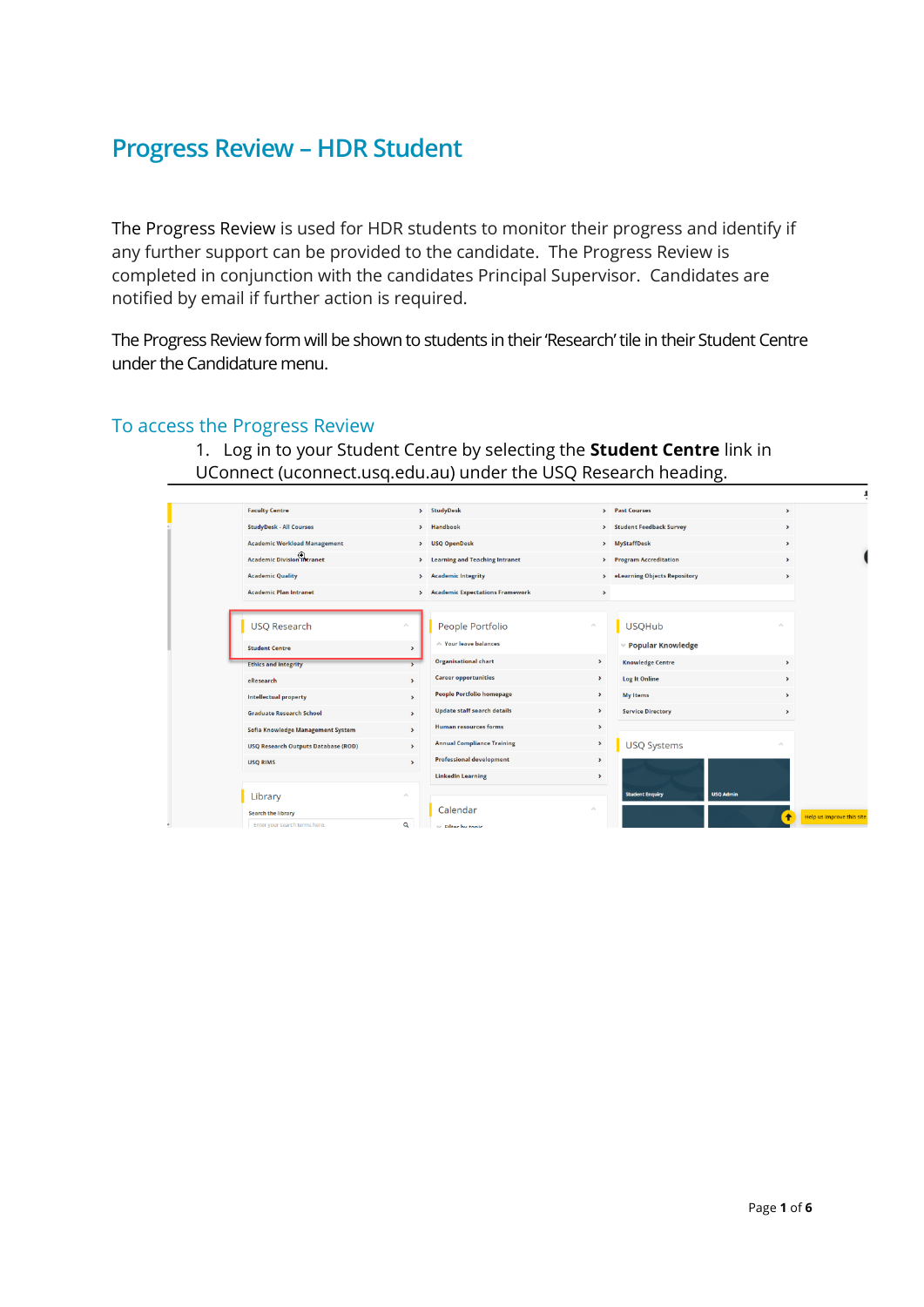2. Click on the Research tile.

| $\bullet$                 |                                      |                         |                            |
|---------------------------|--------------------------------------|-------------------------|----------------------------|
| <b>Tasks</b><br>1 To Do's | Research                             | <b>Manage Enrolment</b> | <b>Class Schedule</b><br>≡ |
| <b>Finances</b>           | <b>Marks and Grades</b><br><b>HE</b> | Program                 | <b>Personal Details</b>    |
| <b>Exams</b><br>╥╥╥       | <b>Online Requests</b>               | <b>Graduations</b>      | <b>Contact Us</b>          |

3. This will open your Candidature Overview page as shown below

| $\leq$ Exit                                        |                                           |                                    | <b>WUSQ</b>                |                      |                          |
|----------------------------------------------------|-------------------------------------------|------------------------------------|----------------------------|----------------------|--------------------------|
| <b>Candidature Overview</b>                        | <b>Candidature Overview</b>               |                                    |                            |                      |                          |
| <b>Confirmation of Candidature</b><br>$\checkmark$ |                                           |                                    |                            |                      |                          |
| Candidature<br>$\checkmark$                        | Doctor of Philosophy<br><b>Student ID</b> |                                    |                            |                      |                          |
|                                                    | <b>Candidate Number</b>                   |                                    |                            |                      |                          |
|                                                    | <b>Thesis Title</b>                       |                                    |                            |                      |                          |
|                                                    | <b>Supervisors</b>                        |                                    |                            |                      |                          |
|                                                    |                                           | Provisional Candidate              | <b>Confirmed Candidate</b> |                      | <b>Under Examination</b> |
|                                                    | ▼ Other Candidatures                      |                                    |                            |                      |                          |
|                                                    | Program                                   | <b>Candidate Number</b>            |                            |                      |                          |
|                                                    | DBusinessAdmin                            |                                    | Switch                     |                      |                          |
|                                                    | $\blacktriangledown$ Milestones           |                                    |                            |                      |                          |
|                                                    | Program                                   | <b>Description</b>                 | <b>Milestone Title</b>     | <b>Date Required</b> |                          |
|                                                    | <b>DBAR</b>                               | <b>Confirmation of Candidature</b> |                            | 14/07/2020           |                          |
|                                                    | <b>DPHD</b>                               | Confirmation of Candidature        |                            | 22/02/2022           |                          |
|                                                    |                                           |                                    |                            |                      |                          |

(Note: Student name, candidate number, thesis title, Supervisors will be populated with your information)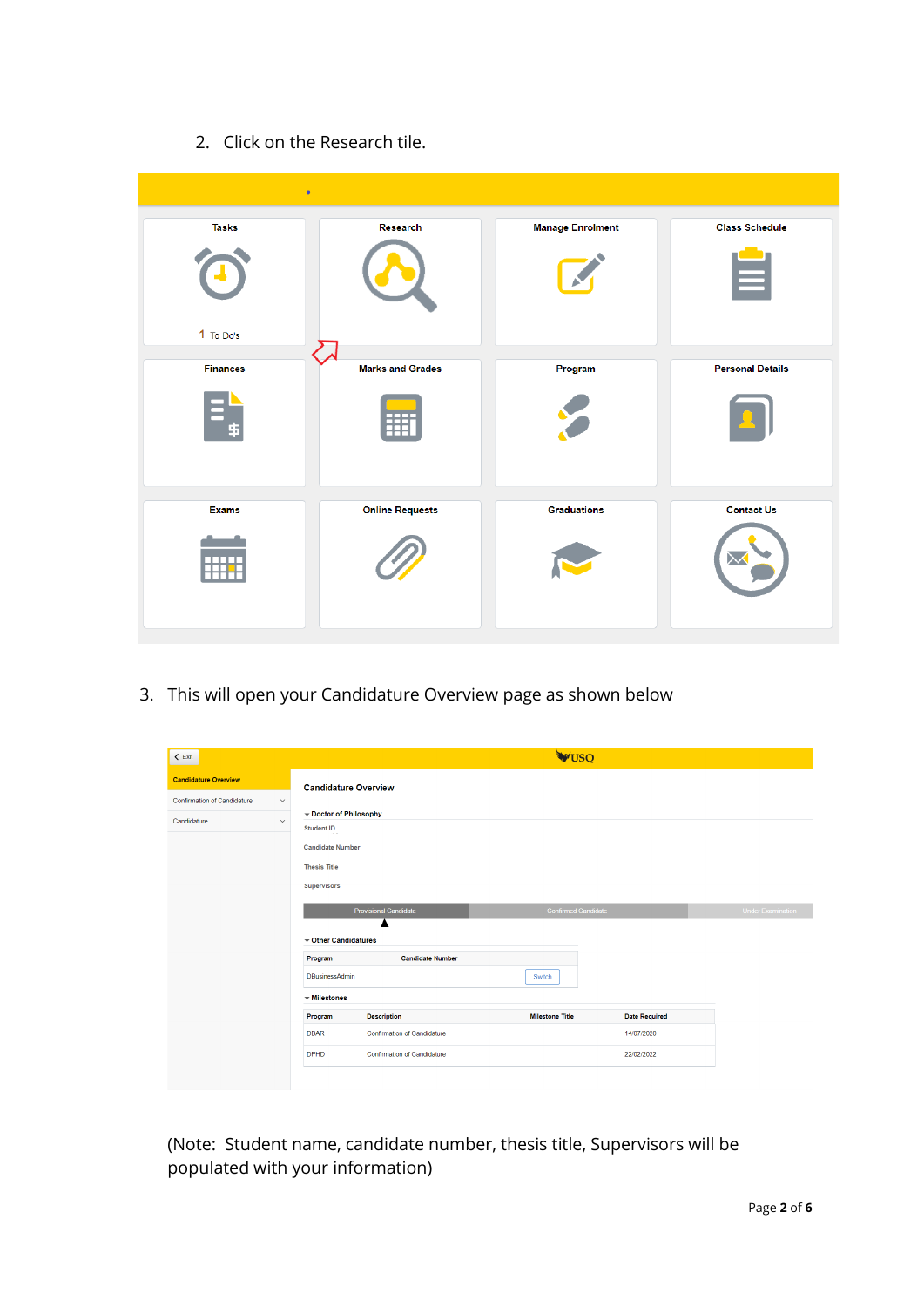1. Click on Candidature menu (left hand side) and select Progress Review from the options that appear.

| $\leq$ Exit                                        | <b>WIISO</b>                                                                                                                                                                                                                                                                                                                                                                                                                                                                                                                                                                                                             |
|----------------------------------------------------|--------------------------------------------------------------------------------------------------------------------------------------------------------------------------------------------------------------------------------------------------------------------------------------------------------------------------------------------------------------------------------------------------------------------------------------------------------------------------------------------------------------------------------------------------------------------------------------------------------------------------|
| <b>Candidature Overview</b>                        | <b>Progress Review @</b>                                                                                                                                                                                                                                                                                                                                                                                                                                                                                                                                                                                                 |
| <b>Confirmation of Candidature</b><br>$\checkmark$ |                                                                                                                                                                                                                                                                                                                                                                                                                                                                                                                                                                                                                          |
| Candidature<br>$\land$                             | Master of Science (Research)                                                                                                                                                                                                                                                                                                                                                                                                                                                                                                                                                                                             |
| Change of Supervisory Team                         | <b>Student ID</b><br><b>Candidate Number</b>                                                                                                                                                                                                                                                                                                                                                                                                                                                                                                                                                                             |
| <b>Leave Request</b>                               | <b>Thesis Title</b>                                                                                                                                                                                                                                                                                                                                                                                                                                                                                                                                                                                                      |
| <b>Extension Request</b>                           | <b>Supervisors</b>                                                                                                                                                                                                                                                                                                                                                                                                                                                                                                                                                                                                       |
| <b>Progress Review</b>                             | Scholarship/s:<br>USQ021 USQ Postgraduate Research Scholarship<br>Overall Progress                                                                                                                                                                                                                                                                                                                                                                                                                                                                                                                                       |
|                                                    | *Is your thesis title different to the one displayed above?<br>な<br>No<br>General comments regarding your progress                                                                                                                                                                                                                                                                                                                                                                                                                                                                                                       |
|                                                    | *Based on your approved plan, assess your overall progress<br>○ Ahead of scheduled timeline<br>O Met Scheduled timeline<br>$\bigcirc$ Behind scheduled timeline<br>$\circlearrowright$ Timeline not met<br>*Locating and selecting relevant scholarly readings and/or research literature<br>$\bigcirc$ Ahead of scheduled timeline<br>○ Met Scheduled timeline<br>○ Behind scheduled timeline<br>$\circ$ Timeline not met<br>*Understanding the concepts and/or research literature in your area of study<br>$\bigcirc$ Ahead of scheduled timeline<br>O Met Scheduled timeline<br>$\bigcirc$ Behind scheduled timeline |

This will open the page as shown below.

- 2. Complete the questions in the Progress Review. All '\*' questions are mandatory.
- 3. Attach any supporting documentation as follows:
	- 5.1 Clicking the ' Add Attachment' button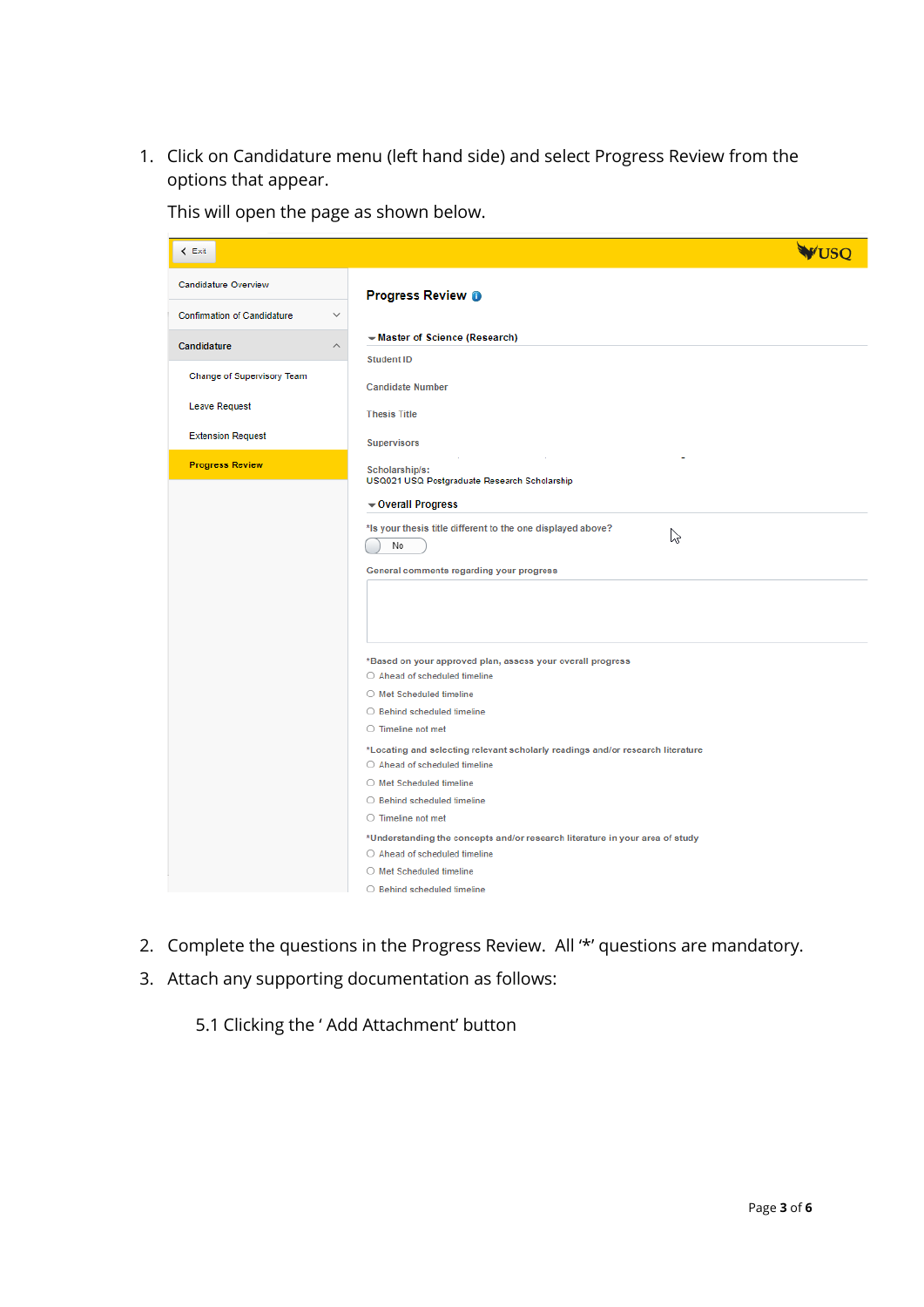| $2$ II 1212022                                                                                                |
|---------------------------------------------------------------------------------------------------------------|
| *Reason for Extension Request                                                                                 |
| I wish to apply for an extension request because                                                              |
|                                                                                                               |
|                                                                                                               |
|                                                                                                               |
|                                                                                                               |
| <b>Supporting Documents</b>                                                                                   |
| Please provide documents to support your extension request.                                                   |
| <b>Add Attachment</b>                                                                                         |
| No attachments for this request.                                                                              |
| Lunderstand that any information provided by me may be reported to Government Departments as required by law. |

## 5.2 Clicking the 'My Device' icon and select the file you wish to upload



5.3 Click the 'Upload' button followed by the 'DONE' button that will appear in the top right hand corner of the screen. Repeat steps 5.1-5.3 to upload additional documents.

| <b>File Attachment</b>                                       |
|--------------------------------------------------------------|
| <b>Choose From</b>                                           |
| My Device                                                    |
| Upload<br>Clear                                              |
| Extension Request Justification.docx<br>File Size: 11KB<br>W |
|                                                              |
|                                                              |
| <b>File Attachment</b>                                       |
| <b>Choose From</b><br><b>COLLEGE</b><br>My Device            |
| Extension Request Justification.docx                         |
| File Size: 11KB<br>$\boxed{w}$                               |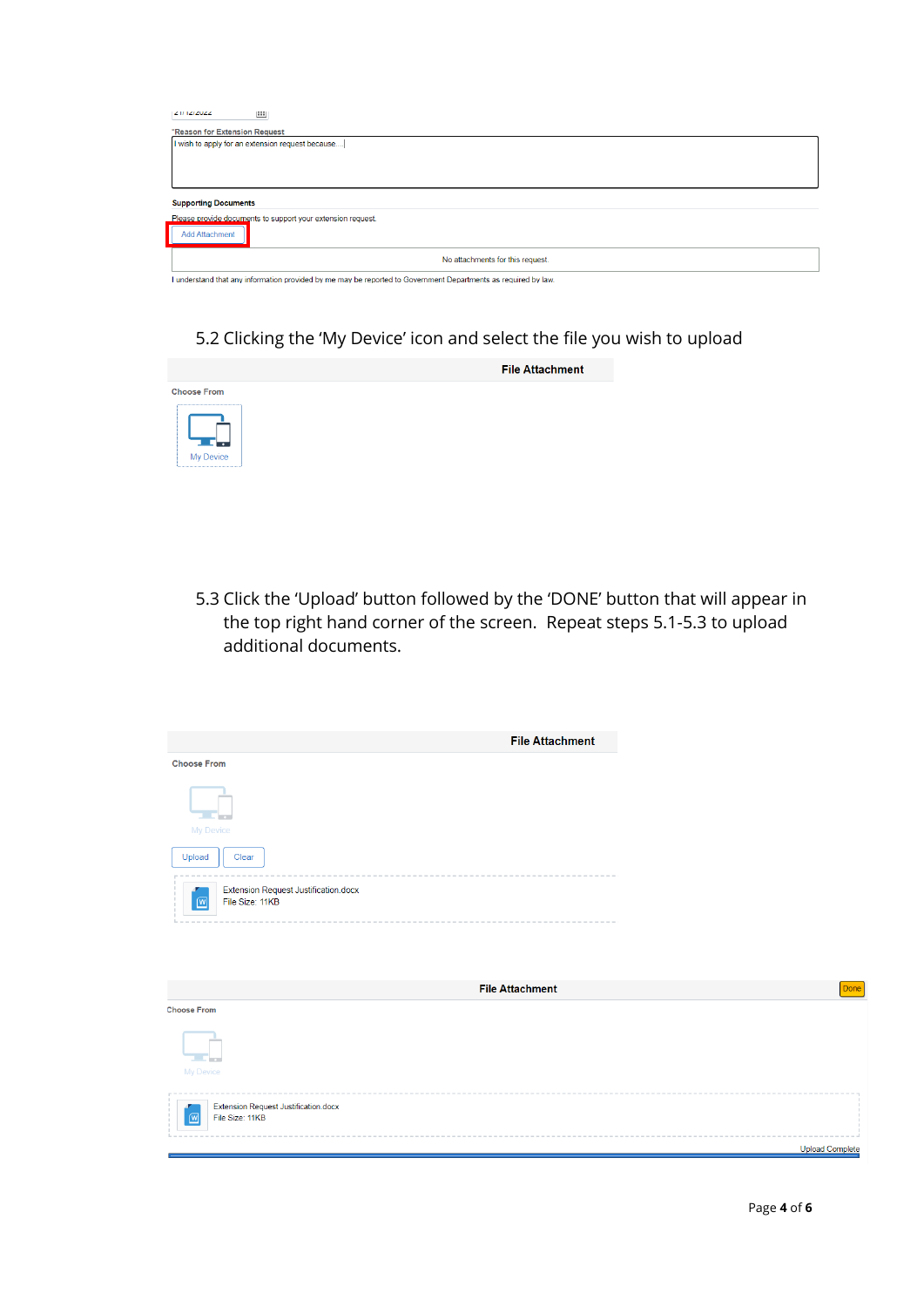6 Read the 'Candidate Declaration' and 'Agree' by selecting 'Yes' on the slider. The 'Send to Supervisor' button will appear for you to select.

| *Candidate Rating Comments                                                                                                                                                                                                                                                                                                                                                                                                                                                                                                                                                                                                                                                                                                                                                                                                          |  |
|-------------------------------------------------------------------------------------------------------------------------------------------------------------------------------------------------------------------------------------------------------------------------------------------------------------------------------------------------------------------------------------------------------------------------------------------------------------------------------------------------------------------------------------------------------------------------------------------------------------------------------------------------------------------------------------------------------------------------------------------------------------------------------------------------------------------------------------|--|
|                                                                                                                                                                                                                                                                                                                                                                                                                                                                                                                                                                                                                                                                                                                                                                                                                                     |  |
| <b>Supporting Documents</b>                                                                                                                                                                                                                                                                                                                                                                                                                                                                                                                                                                                                                                                                                                                                                                                                         |  |
| Please provide documents to support your progress review.                                                                                                                                                                                                                                                                                                                                                                                                                                                                                                                                                                                                                                                                                                                                                                           |  |
| <b>Add Attachment</b>                                                                                                                                                                                                                                                                                                                                                                                                                                                                                                                                                                                                                                                                                                                                                                                                               |  |
| <b>Supporting Documents</b>                                                                                                                                                                                                                                                                                                                                                                                                                                                                                                                                                                                                                                                                                                                                                                                                         |  |
| eastern_view.jpg                                                                                                                                                                                                                                                                                                                                                                                                                                                                                                                                                                                                                                                                                                                                                                                                                    |  |
| <b>Candidate Declaration</b><br>I declare that I have read and discussed the contents of this Progress Review with my Supervisory Team<br>. I agree to abide by the University of Southern Queensland's academic regulations and policies. I also understand that it is my responsibility to ensure that I review the Academic Regulations, Rules, Policies,<br>Procedures and Guidelines of the University during my period of study, as they are subject to change.<br>I acknowledge that USQ collects personal information to assist the University in providing teriary education and related ancillary services and to be able to contact me regarding enrolment, assessment, employment or<br>associated USQ services. Personal information will not be disclosed to third parties without my consent unless required by law. |  |
| I agree with the above statement<br><b>Yes</b>                                                                                                                                                                                                                                                                                                                                                                                                                                                                                                                                                                                                                                                                                                                                                                                      |  |
| <b>Send to Supervisor</b>                                                                                                                                                                                                                                                                                                                                                                                                                                                                                                                                                                                                                                                                                                                                                                                                           |  |

- 7 Your Progress Review has now been submitted to your Principal Supervisor for review. Your Principal Supervisor will review and provide feedback.
- 8 If your Principal Supervisor requires changes, the Progress Review will be returned to you for required changes and you will need to amend and resubmit to your Supervisor. You will be alerted to this via email as follows:

| S.                                                                                                                                        |
|-------------------------------------------------------------------------------------------------------------------------------------------|
| <b>USQ Higher Degree by Research</b>                                                                                                      |
| Dear                                                                                                                                      |
| Your Progress Review for Doctor of Philosophy has been returned to you as your supervisor has<br>indicated they require more information. |
| You can action this in your Student Centre.                                                                                               |
| Kind regards                                                                                                                              |
| Graduate Research School                                                                                                                  |
|                                                                                                                                           |
| <b>USO</b>                                                                                                                                |

9 Once your Principal Supervisor reviews your Progress Review and provides a recommendation, you will need to submit to GRS team. You will be alerted via email when your Progress Review is ready for you to submit with your supervisor recommendation.